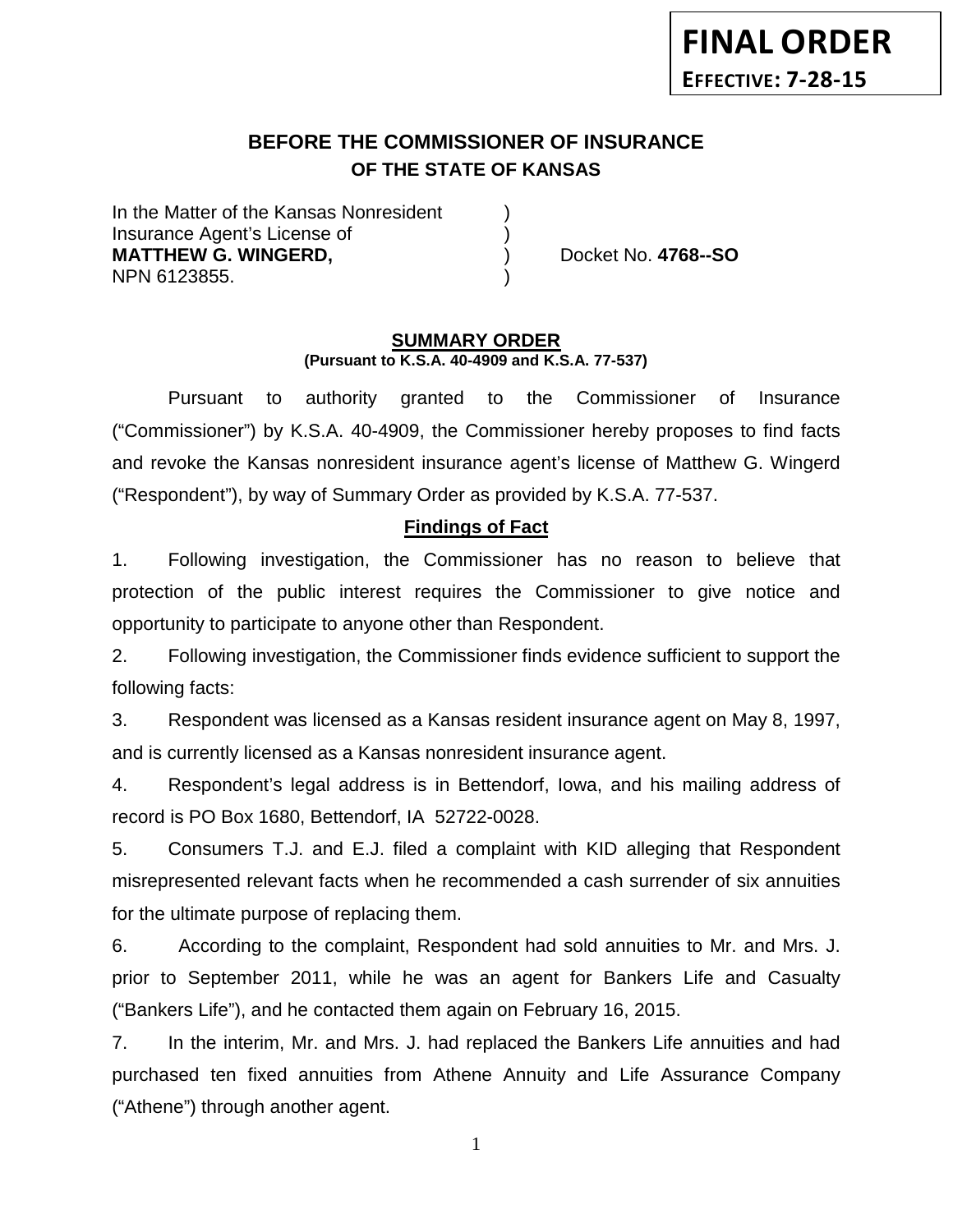8. Respondent recommended that Mr. and Mrs. J. surrender six of those annuities, which were tax qualified and still subject to a surrender charge, deposit the checks in their bank accounts, and later write checks for new annuities.

9. According to the complaint, Respondent told Mr. and Mrs. J. they would get the surrender charge back.

10. By letter dated April 10, 2015, and mailed to Respondent at his address of record, counsel for KID summarized the foregoing facts and invited Respondent to reply if he disputed the statements of fact

11. Respondent replied and explained to KID that he based his statement on the amount of bonus to be paid on the purchase of the intended replacement annuities and potential for greater market gain over time.

12. Even accepting Respondent's explanation of his reasoning as true and accurate, Respondent's statements to the consumers misrepresented the relative benefits and costs of the existing and replacement annuities.

13. Respondent explained to KID that he recommended the cash surrender "to expedite the transaction more quickly."

14. The Commissioner notes that the only practical purpose of a cash surrender, as opposed to a custodial transfer of funds, would be to state falsely on the applications for new policies that they would not replace existing policies and prevent Athene from contacting the consumer to disclose the adverse consequences of surrendering the annuities.

15. Before instructing Mr. and Mrs. J. to request cash surrender of their existing annuities, Respondent provided no information on the proposed new annuities.

16. In addition to the consumer complaint, KID received notice from Athene Annuity & Life Company that the company had terminated Respondent's contract for cause after the company's investigation led to the conclusion that Respondent had impersonated Mr. J. in a call from his phone inquiring about the annuities, misrepresented the cost of early surrender to T.J. and E.J., and failed to disclose on annuity applications with another company that the proposed annuities would be replacing the Athene annuities.

17. The Commissioner further notes that KID has received multiple prior complaints alleging Respondent misrepresented the benefits and costs of replacing annuities.

2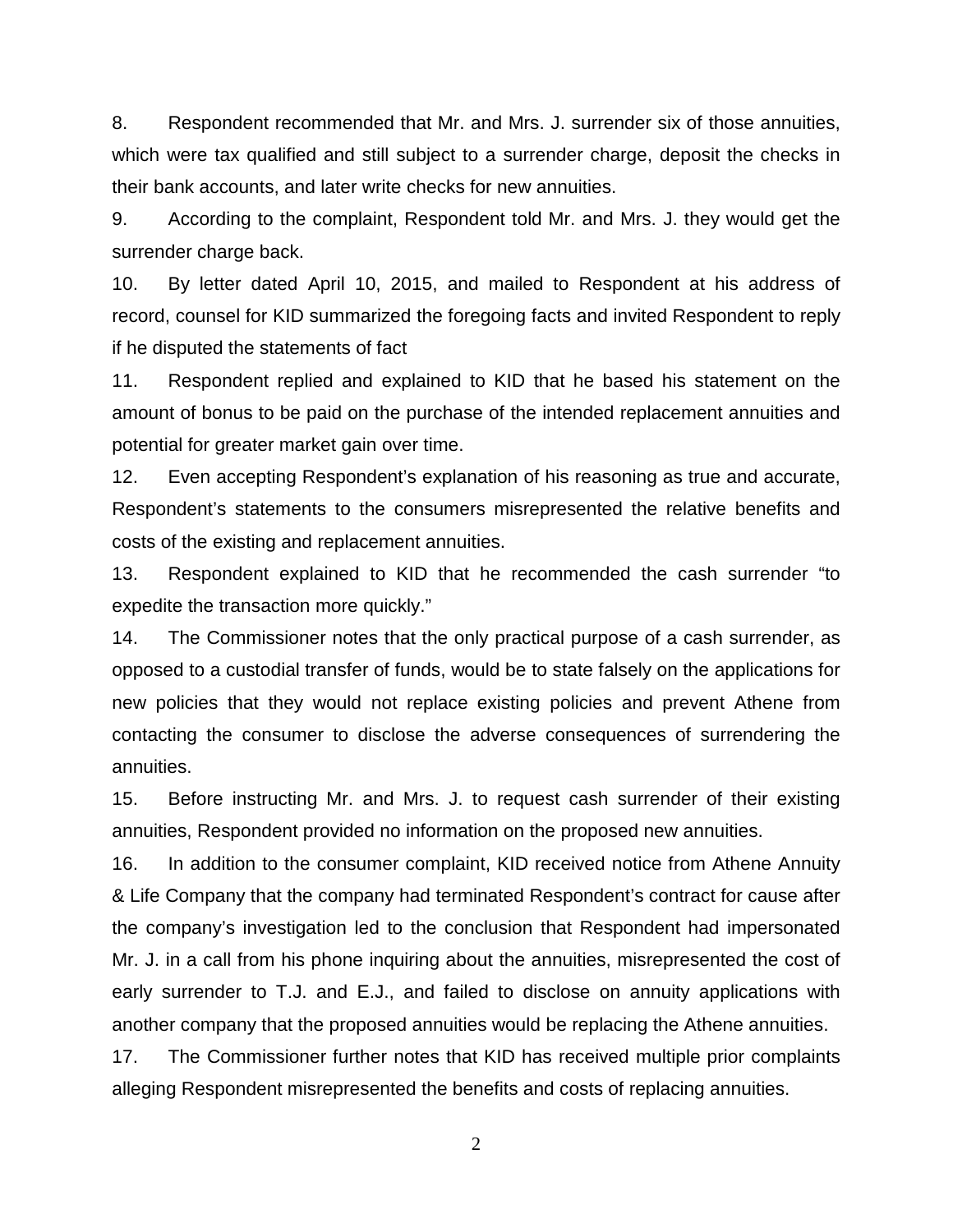### **Applicable Law**

18. K.S.A. 40-4909(a) provides, in relevant part:

"The commissioner may deny, suspend, revoke or refuse renewal of any license issued under this act if the commissioner finds that the applicant or license holder has: . . .

(2) Violated:

(A) Any provision of chapter 40 of the Kansas Statutes Annotated, and amendments thereto, or any rule and regulation promulgated thereunder; . . .

(5) Intentionally misrepresented the provisions, terms and conditions of an actual or proposed insurance contract or application for insurance. . . .

(7) Admitted to or been found to have committed any insurance unfair trade practice or fraud in violation of K.S.A. 40-2404, and amendments thereto.

(8) Used any fraudulent, coercive, or dishonest practice, or demonstrated any incompetence, untrustworthiness or financial irresponsibility in the conduct of business in this state or elsewhere." K.S.A. 2014 Supp. 40- 4909(a).

19. The following is defined as an insurance unfair trade practice:

"(1) Misrepresentations and false advertising of insurance policies. Making, issuing, circulating or causing to be made, issued or circulated, any estimate, illustration, circular, statement, sales presentation, omission or comparison which:

(a) Misrepresents the benefits, advantages, conditions or terms of any insurance policy; . . .

(f) is a misrepresentation for the purpose of inducing or tending to induce the lapse, forfeiture, exchange, conversion or surrender of any insurance policy; . . .." K.S.A. 2014 Supp. 40-2404.

20. K.A.R. §40-2-12 outlines a procedure requiring disclosures to the consumer and identification of any existing annuities to be replaced on any application for an annuity. K.A.R. §40-2-12(d).

21. Any violation of K.A.R. §40-2-12 is "presumed to constitute a misleading representation for the purpose of inducing or tending to induce an insured to lapse, forfeit or surrender the insured's existing insurance." K.A.R. §40-2-12(k).

22. In addition, the Commissioner may revoke any license issued under the Insurance Agents Licensing Act if the Commissioner finds that the interests of the insurer or the insurable interests of the public are not properly served under such license. K.S.A. 2014 Supp. 40-4909(b).

23. A person whose license has been revoked or suspended may not be employed directly or indirectly by an insurance company and "may not perform any act toward the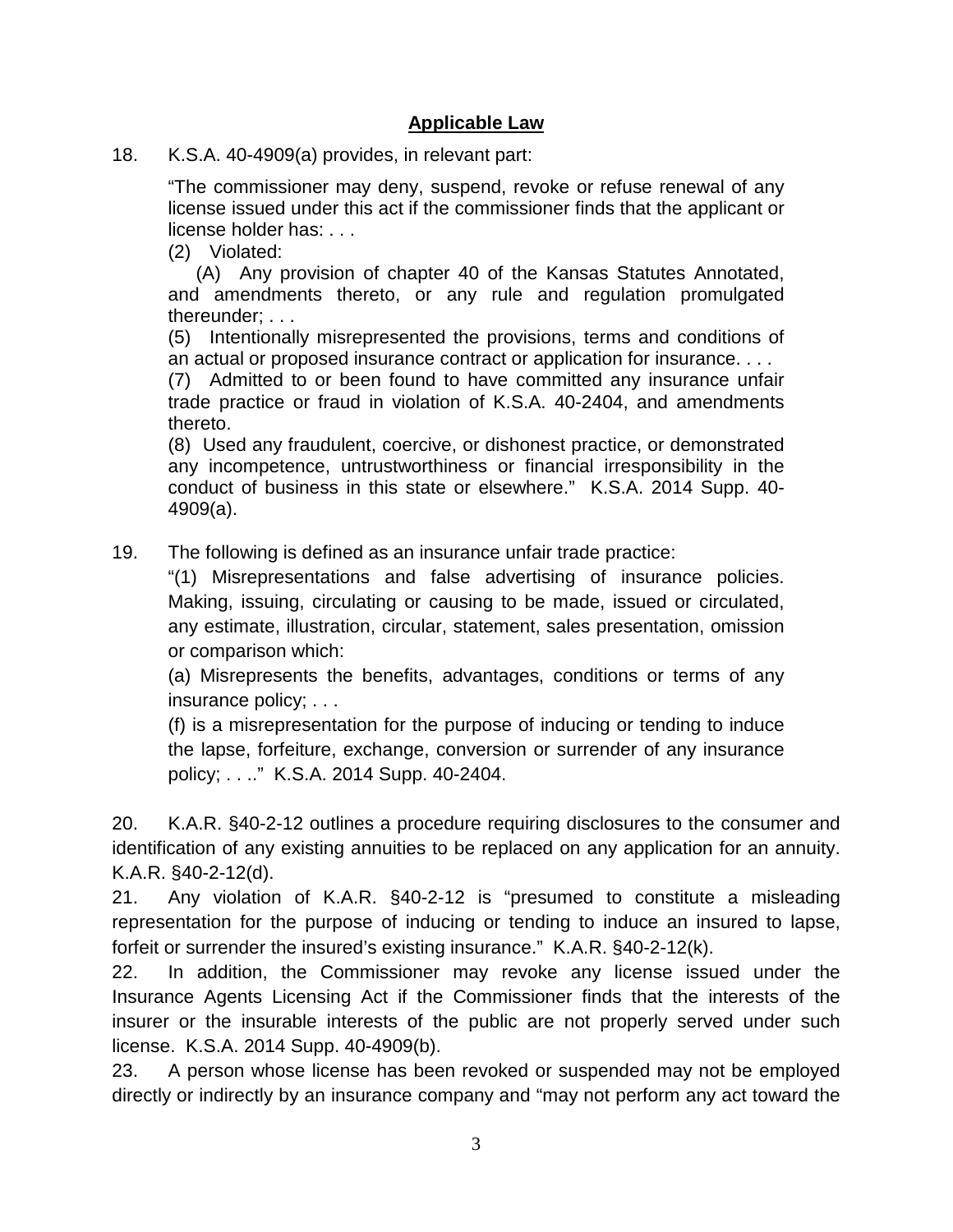solicitation of or transaction of" insurance business in Kansas. K.S.A. 2014 Supp. 40- 4909(g).

24. "Any action taken under this section which affects any license or imposes any administrative penalty shall be taken only after notice and an opportunity for hearing conducted in accordance with the provisions of the Kansas administrative procedures act." K.S.A. 2014 Supp. 40-4909(c).

25. "Whenever the commissioner imposes any administrative penalty or denies, suspends, revokes or refuses renewal of any license pursuant to subsection (a), any costs incurred as a result of conducting an administrative hearing authorized under the provisions of this section shall be assessed against the person who is the subject of the hearing. . . . " K.S.A. 2014 Supp. 40-4909(f).

### **Conclusions of Law**

26. The Commissioner has jurisdiction over Respondent as well as the subject matter of this proceeding, and such proceeding is held in the public interest.

27. The Commissioner finds from the allegations of the consumer's complaint, and considering Respondent's response, that Respondent's license may be revoked pursuant to K.S.A. 40-4909(a)(2)(A) because Respondent violated K.A.R. §40-2-12 and pursuant to K.S.A. 40-4909(a)(7) because an unfair trade practice defined in K.S.A. 40- 2404(1) is thus presumed.

28. The Commissioner further finds, based on the pattern of inappropriate replacements and complaints that Respondent made misleading statements to consumers, that Respondent's license may be revoked pursuant to K.S.A. 40- 4909(a)(5) because Respondent intentionally misrepresented the provisions, terms and conditions of a proposed insurance contract.

29. The Commissioner finds that Respondent's license may be revoked pursuant to K.S.A. 40-4909(a)(8) because Respondent used a coercive or dishonest practice in the solicitation of Mr. and Mrs. J.'s insurance business and in disguising replacements by recommending a cash surrender of existing annuities.

30. Finally, the Commissioner concludes that Respondent's license may be revoked pursuant to K.S.A. 40-4909(b) because it is not serving the interests of insurers or the insurable interests of the public.

31. Based on the facts and circumstances set forth herein, it appears that the use of summary proceedings in this matter is appropriate, in accordance with the provisions set forth in K.S.A. 77-537(a), in that the use of summary proceedings does not violate any provision of the law, the protection of the public interest does not require the KID to give notice and opportunity to participate to persons other than Respondent, and after investigation, KID believes in good faith that the allegations will be supported to the applicable standard of proof.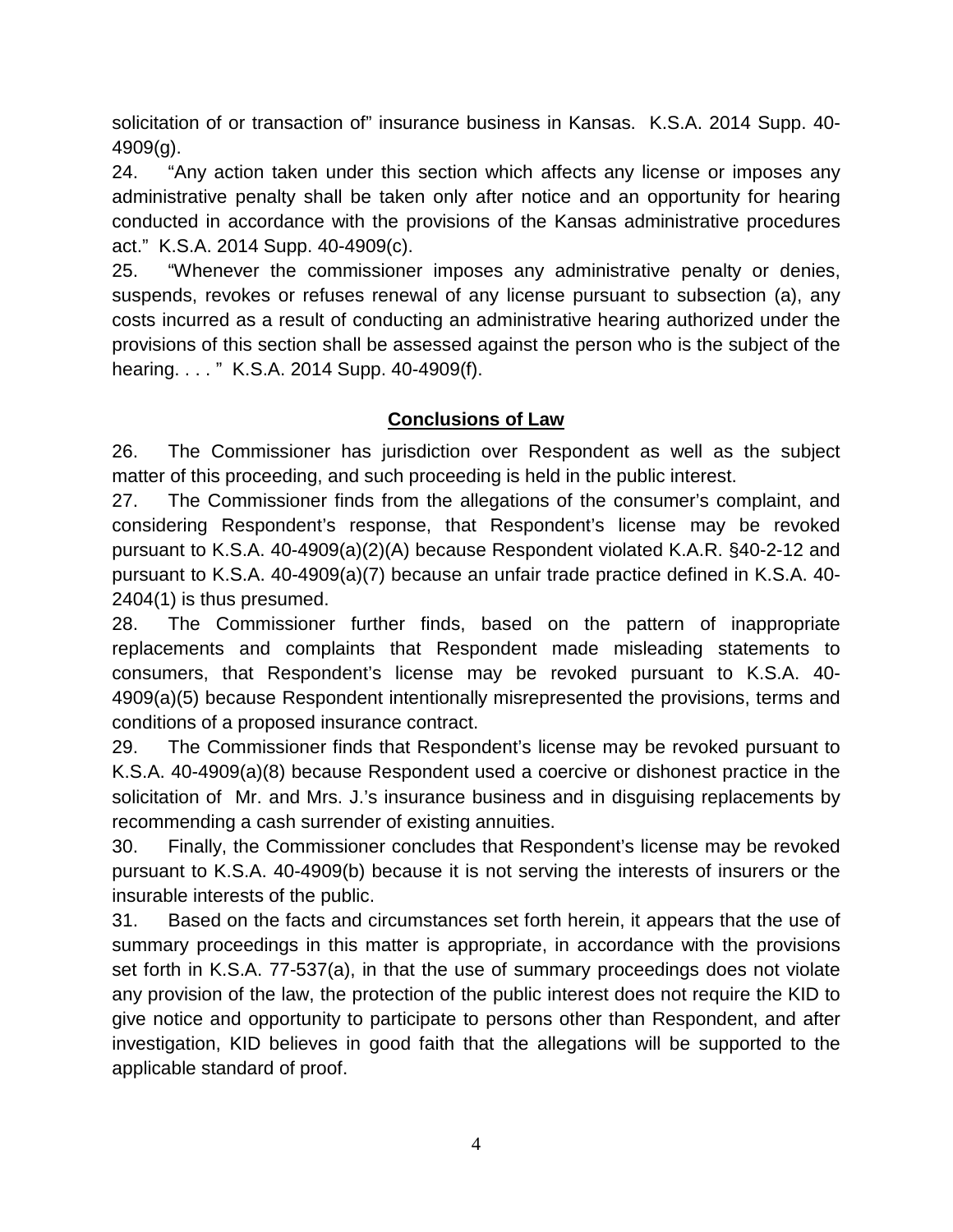### **Policy to be Served**

Before issuing an insurance agent license, the Commissioner must determine that the applicant is qualified and has not committed any act that would be grounds for denial, suspension, or revocation. K.S.A. 40-4905(b) and K.S.A. 40-4906. Further, the Commissioner may revoke any license issued under the Insurance Agents Licensing Act if the Commissioner finds that the interests of the insurer or the insurable interests of the public are not properly served under the license. K.S.A. 40-4909(b). Thus, the Commissioner is charged licensing, or continuing to license, persons or entities to sell, solicit, or negotiate insurance in the State of Kansas only if their conduct indicates they are both qualified and trustworthy. The following action is appropriate to promote the security and integrity of the insurance business and protect insurance consumers.

**THE COMMISSIONER OF INSURANCE THEREFORE ORDERS** that the Kansas nonresident insurance agent's license of **MATTHEW G. WINGERD** is hereby **REVOKED**, and **MATTHEW G. WINGERD** shall **CEASE and DESIST** from the sale, solicitation, or negotiation of insurance, doing any act toward the sale, solicitation, or negotiation of insurance, and/or receiving compensation deriving from the sale, solicitation, or negotiation of insurance in Kansas or on Kansas risks through business conducted on and after the effective date of this order.

## **IT IS SO ORDERED THIS \_\_10th\_\_ DAY OF JULY 2015, IN THE CITY OF TOPEKA, COUNTY OF SHAWNEE, STATE OF KANSAS.**



\_/s/ Ken Selzer\_\_\_\_\_\_\_\_\_\_\_\_\_\_\_\_\_\_\_\_ Ken Selzer, CPA Commissioner of Insurance

BY:

/s/ Diane Minear Diane Minear Interim General Counsel